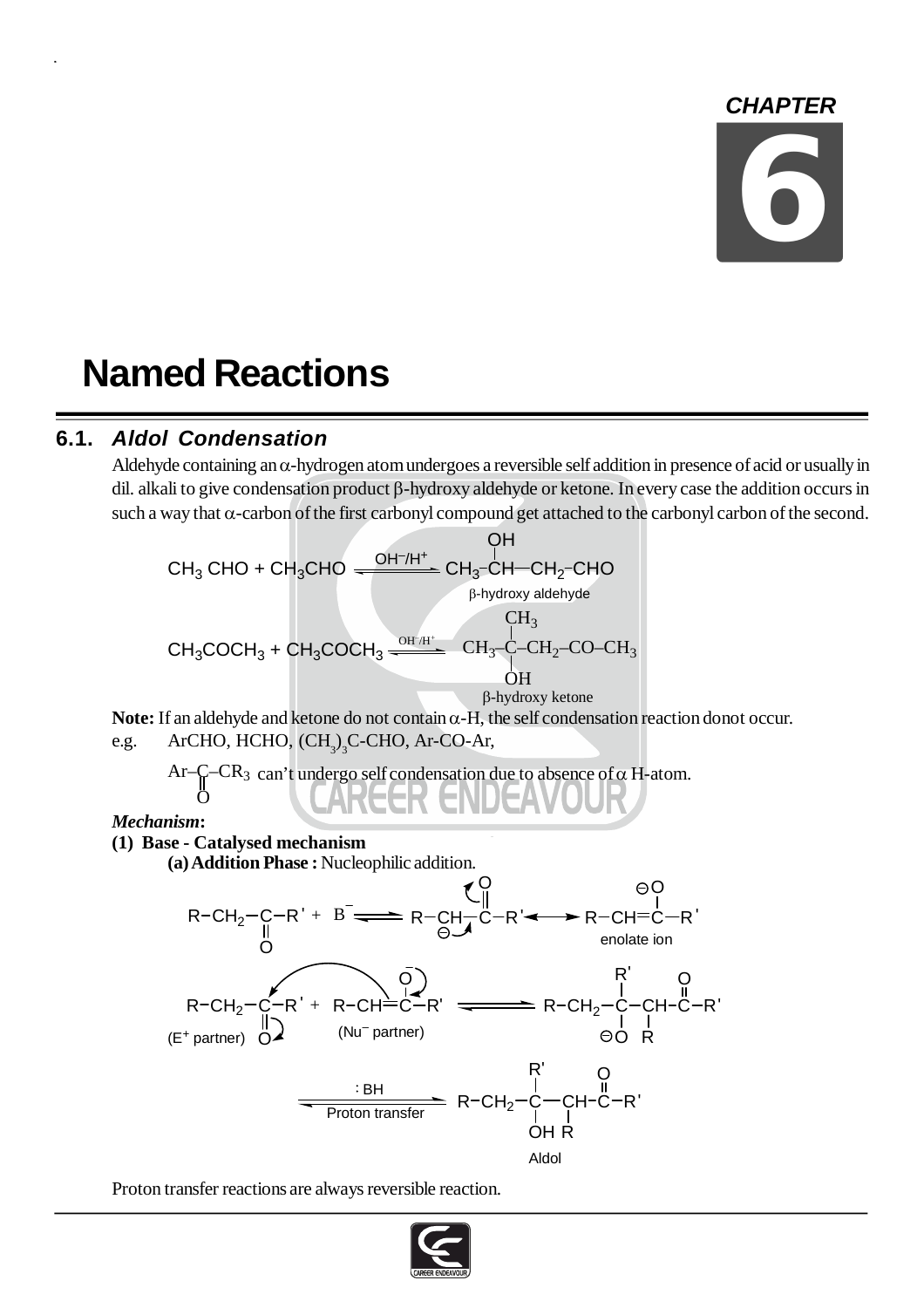

 $\alpha$ ,  $\beta$ -unsaturated aldehyde / ketone

In general the aldol reaction is reversible in both acidic and basic condition, but when reaction conditions are favourable to cause dehydration, predominantly in acidic medium the reaction goes to completion. The reaction is unfavourable usually for acyclic ketones this is because -

- 1. Carbonyl carbon of the ketone is less electrophilic because of the +I effect of the alkyl groups.
- 2. Due to steric hindrance the probability of nucleophilic attack by enolate or enol is decreased.

#### **(2) Acid Catalysed Mechanism :**

Enol is less nucleophilic than enolate.

#### **(a) Addition Phase :**

(i) 
$$
R-CH_2-C-R' + HA \longrightarrow R-CH_2-C-R' + A \longrightarrow R-CH=C-R'
$$
  
\n(ii)  $R-CH_2-C-R' + R-CH_2-C-R' \longrightarrow H$   
\n(iii)  $R-CH_2-C-R' + R-CH_2-C-R' \longrightarrow H$   
\n(iii)  $R-CH_2-C-R' + R-CH_2-C-R' \longrightarrow H$   
\n(iii)  $R-CH_2-C-R' + R-CH_2-C-R' \longrightarrow H$   
\n(iv)  $QH$   
\n(v)  $QH$   
\n(v)  $QH$   
\n(v)  $QH$   
\n(v)  $QH$   
\n(v)  $QH$   
\n(v)  $QH$   
\n(v)  $QH$   
\n(v)  $QH$   
\n(v)  $QH$   
\n(v)  $QH$   
\n(v)  $QH$   
\n(v)  $QH$   
\n(v)  $QH$   
\n(v)  $QH$   
\n(v)  $QH$   
\n(v)  $QH$   
\n(v)  $QH$   
\n(v)  $QH$   
\n(v)  $QH$   
\n(v)  $QH$   
\n(v)  $QH$   
\n(v)  $QH$   
\n(v)  $QH$   
\n(v)  $QH$   
\n(v)  $QH$   
\n(v)  $QH$   
\n(v)  $QH$   
\n(v)  $QH$   
\n(v)  $QH$   
\n(v)  $QH$   
\n(v)  $QH$   
\n(v)  $QH$   
\n(v)  $QH$   
\n(v)  $QH$   
\n(v)  $QH$   
\n(v)  $QH$   
\n(v)  $QH$   
\n(v)  $QH$   
\n(v)  $QH$   
\n(v)  $QH$   
\n(v)  $QH$   
\n(v)  $QH$   
\n(v)  $QH$   
\n(v)  $QH$   
\n(v)  $QH$   
\n(v)  $$ 

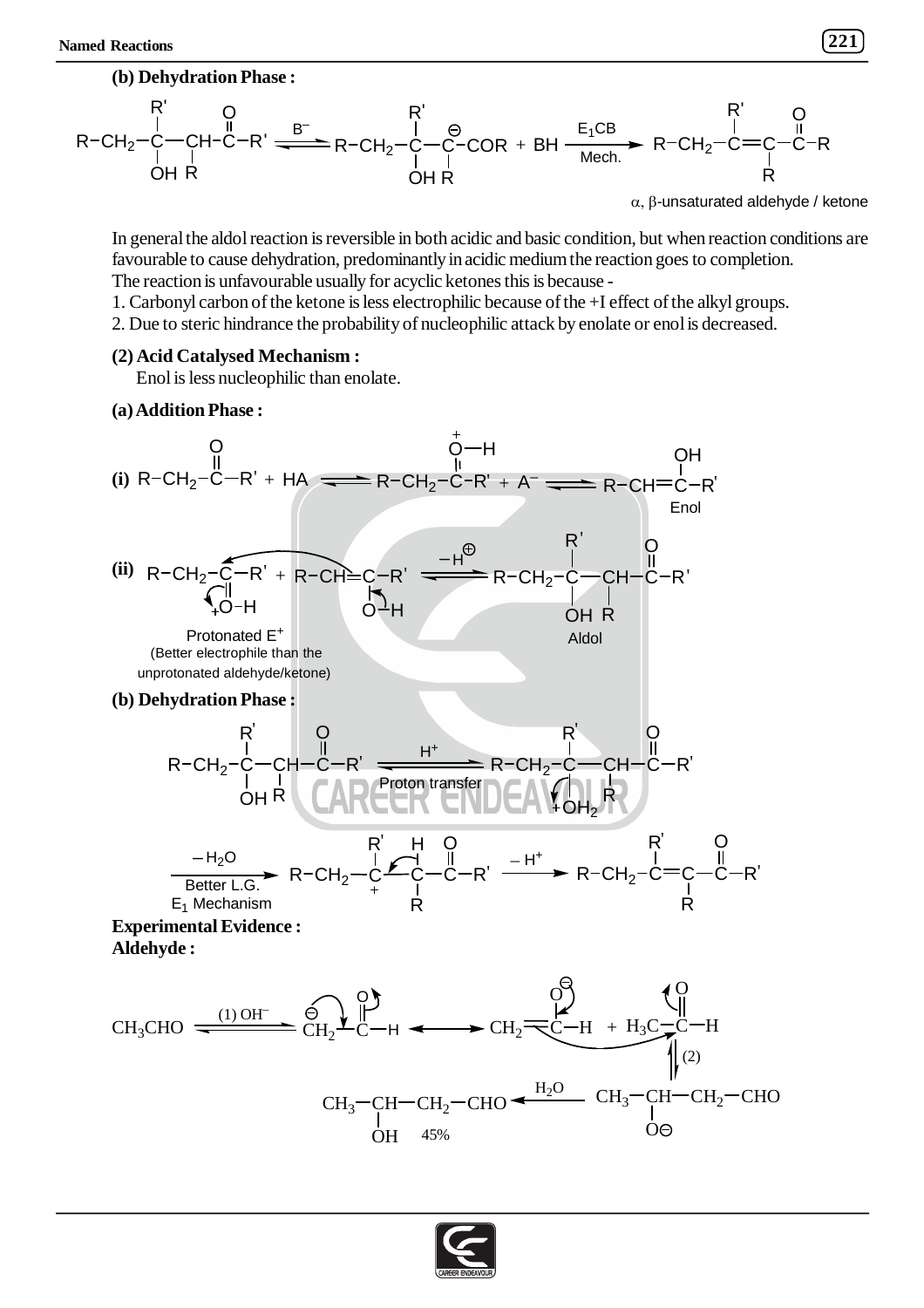#### **Ketone :**



Carrying out a reaction with  $\rm D_2O$  fails to result in the incorporation of any deuterium to the CH<sub>3</sub> group of aldehyde to produce  $\rm D\text{-}CH_2\text{-}CHO$  but it produces  $\rm D\text{-}CH_2\text{-}COCH_3$  in case of ketone. This indicates that the step two is faster than reversal of state one in case of aldehyde and slower in case of ketone. The reaction can be made of synthetic importance by :

- (1) Continuous distillation of the products in a Soxhlet Apparatus (Reaction move forward following Le Chatelier Principle) using  $Ba(OH)$ <sub>2</sub> base.
- (2) Using acid catalysis tendency of dehydration of aldol products is increased producing more stable  $\alpha$ - $\beta$ unsaturated aldehyde / ketone
- (3) To stop at the aldol stage the best catalyst are *basic ion exchange resin*.
- (4) A 3<sup>o</sup> alcohol always undergoes dehydration through E<sub>1</sub> mechanism.  $E_1(3^\circ > 2^\circ > 1^\circ)$